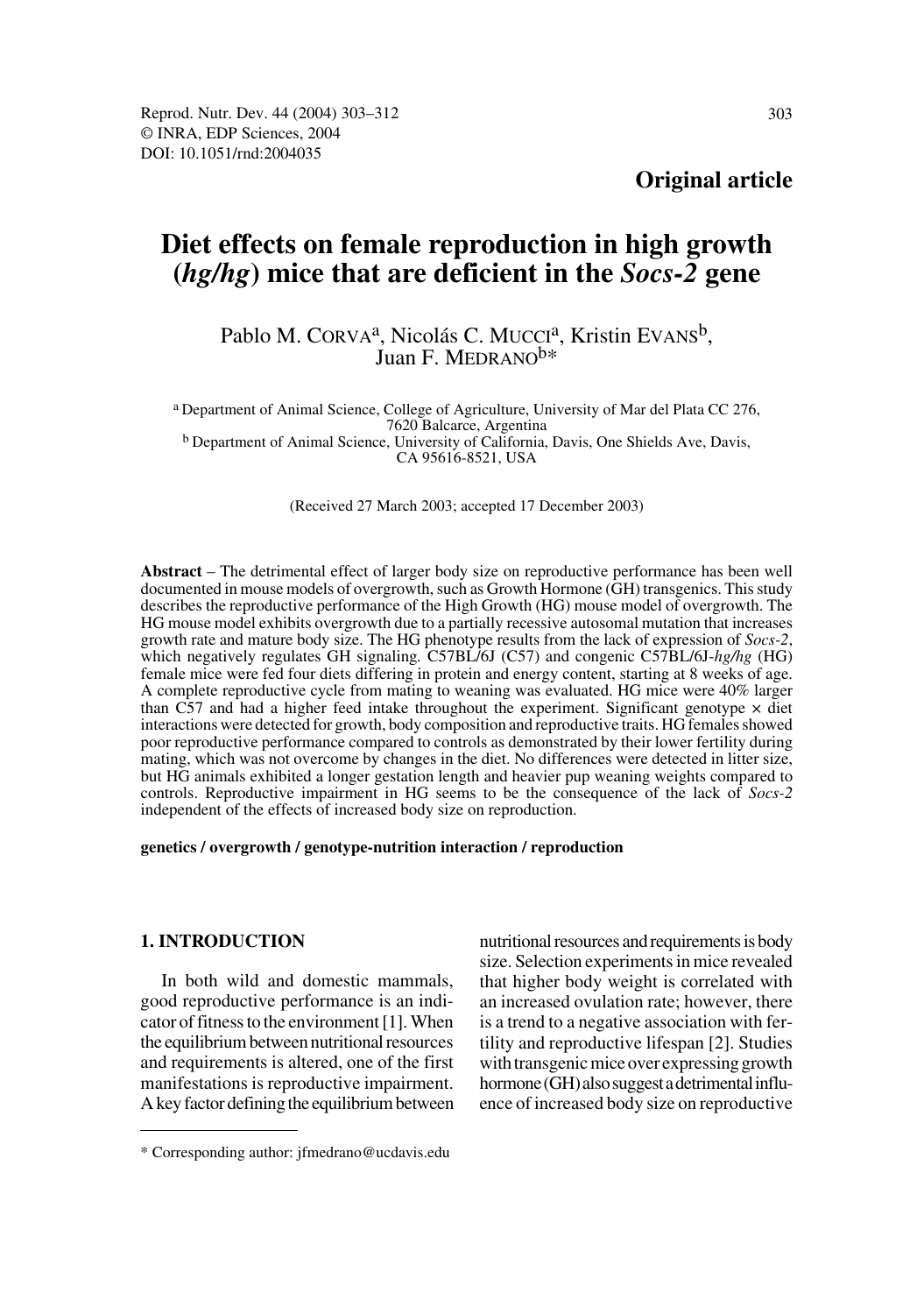performance. This effect is attributed to energy deficits due to changes in nutritional partitioning in the larger, fast-growing animals [3, 4]. In fact, reproductive failure in GH transgenics can be partially overcome by feeding high-energy diets [5]. This positive effect of the diet is mainly due to a reduction in post-implantation embryonic loss rate [5].

The high growth (HG) mouse model of overgrowth [6] has been characterized and is due to a partially recessive mutation (*hg*) that enhances post-weaning weight gain and adult body size by 30–50%. The *hg* mutation is due to a 460 kb deletion in mouse chromosome 10 that includes three known genes, Suppressor of cytokine signaling 2 (*Socs-2*), RIP-associated ICDH-1/ CED-3-homologous protein with a death domain *(Raidd/Cradd*), and *Plexin C1* [7]. The HG phenotype results from the lack of expression of *Socs-2* [8], which negatively regulates GH signal transduction. This has been confirmed by the similarity of the HG phenotype to the phenotype resulting from a *Socs-2* knockout mouse [9]. Homozygous *hg/hg* mice have a distinctive hormonal profile, with very high levels of IGF-1, but very low levels of GH [10]. In addition to the effects of *hg* on growth and body size, *hg/hg* females also suffer from poor reproductive performance. Cargill et al. [11] showed that *hg/hg* females demonstrate an increased incidence of recycling, increased intervals from mating to conception, reduced litter sizes and poor maternal behavior as compared to C57BL6/J controls. Given the improvement of reproductive performance observed in GH transgenics fed different diets and considering the size similarities that exist between the phenotypes of both models, we evaluated the reproductive response of *hg/hg* mice resulting from changes in the diet. In an earlier report, we described important genotype × diet interactions involving *hg/hg* male mice for growth and body composition [12]. In the present experiment we evaluated the reproductive performance of *hg/hg* female mice under a nutritional protocol similar to the one previously used to study growth [12], with the objective of determining the effects of a diet intervention on reproductive interactions resulting from the lack of *Socs-2*.

#### **2. MATERIALS AND METHODS**

#### **2.1. Animals and Diets**

The *hg* locus has been introgressed into the C57BL/6J (C57) background by nine backcrosses to create the congenic line, C57BL/6J-*hg/hg* (HG). In the present experiment, animals from the twenty-third generation of inbreeding were used. Fifteen female mice from each line, C57 control and HG congenic were allocated to one of four diets (Tab. I). Three of the diets were used in a previous experiment in order to evaluate the existence of genotype  $\times$  diet interactions for growth traits with the same congenic lines [12]. These diets (Dyets Inc., Bethlehem, PA) were formulated to vary the quantity of crude protein and fat using

|                                | Diet <sup>1</sup> |      |            |      |  |  |
|--------------------------------|-------------------|------|------------|------|--|--|
| Component                      | C                 | HE   | <b>HEP</b> | 5015 |  |  |
| Protein $(\%)$                 | 22.5              | 22.5 | 26.1       | 17.5 |  |  |
| Carbohydrates $(\%)$           | 56.8              | 56.8 | 53.2       | 53.5 |  |  |
| Fat $(\%)$                     | 4.0               | 10.0 | 10.0       | 11.0 |  |  |
| Energy (Mcal·g <sup>-1</sup> ) | 3.4               | 3.9  | 3.9        | 3.8  |  |  |

**Table I.** Composition of the experimental diets.

 $1$  Diets C, HE and HEP were formulated by Dyets Inc. (Bethlehem, PA). Rodent chow No. 5015 is a product of Purina (St Louis, MO).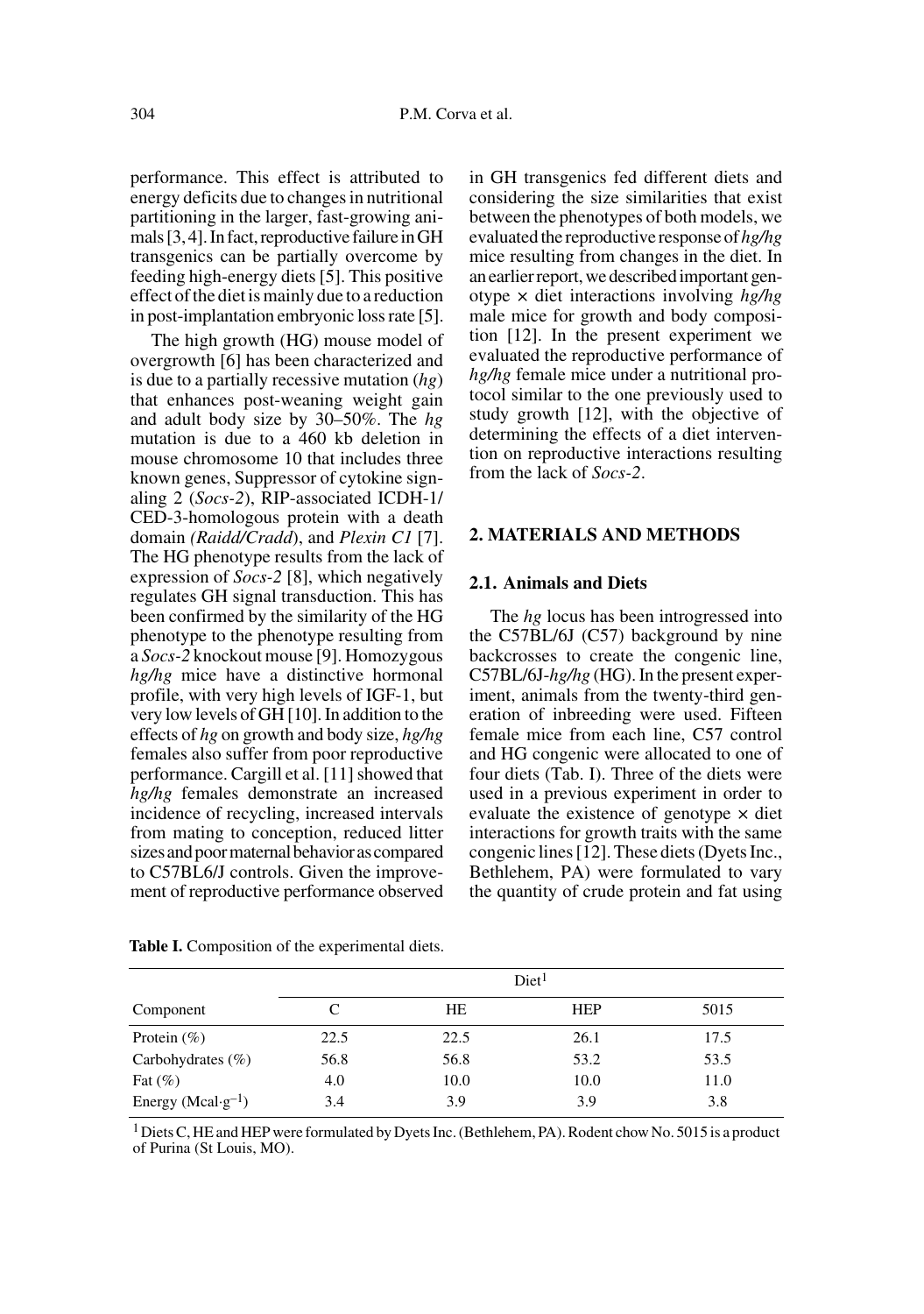after detection of three mating plugs and pregnant females that lost their litters after pupping were removed from the experiment.

Female mice were weighed to the nearest 0.1 g at 8 and 10 weeks of age and at the end of lactation. Pups were weighed at weaning (3 weeks of age). At the end of lactation, the females were sacrificed by cervical dislocation under isoflurane (Aerrane, Ohmeda, Liberty Corner NJ) anesthesia. Liver, kidneys, heart, carcass and two intra-abdominal fat pads (gonadal and retroperitoneal) were individually weighed. The weight of the gonadal fat pad is considered representative of the whole level of fat stores in the animal [13].

The feed intake of each cage with female mice was estimated as the difference between the weight of offered feed and the remnants at seven-day intervals without considering spillage. Feed intake was measured during the week previous to mating, first week of mating and the three weeks of lactation. Feed intake was not measured beyond the first week of mating because females were in different stages of gestation and left the cage on different dates. Water was offered ad libitum throughout the experiment.

#### **2.3. Statistical analyses**

The results corresponding to live weights, feed intake, litter size and body composition were analyzed with linear models that included the fixed effects of line, diet and 2-way interactions, using the GLM procedure of SAS [14]. For the analyses of organ and fat weights, the number of pups weaned was included as a covariate. The sex of the pup was included in the model for the analysis of weaning weight. Linear contrasts were designed in order to test for differences among diets within each line. Intervals between mating and conception showed a very skewed distribution that resembled the Poisson distribution. Therefore, data for this trait was analyzed with the same model described above but using the Genmod procedure of SAS.

the same ingredients. Briefly, the control diet (C) had 22.5% crude protein and 3.4 Kcal·g<sup>-1</sup> (11% of the energy from fat). Fat content was changed in a high-energy diet (HE) to increase the energy level to 3.9 Kcal $\cdot$ g<sup>-1</sup> (23% of the energy from fat) while maintaining a constant protein concentration. The third diet (HEP) contained the same fat and energy content as the HE diet, but had a higher protein content (26.1%) to maintain the same protein/energy ratio as in diet C. Breeding females in our mouse colony are normally fed a 50:50 mix of Purina (St Louis, MO) rodent chows no. 5008 (23.5% protein, 6.5% fat) and 5015 (17.5% protein, 11% fat). Purina 5015 has an energy level of 3.8 Kcal·g<sup>-1</sup> (26% from fat) and lower protein content than the diets mentioned above. Therefore, for the sake of comparison, Purina 5015 was included in the experiment as the fourth diet. Diet pellets were of similar size and hardness. Mice were housed in plexiglas cages bedded with wood shavings under controlled conditions of temperature (21 °C  $\pm$  2 °C), humidity (40–70%) and lighting (14L:10D, lights on at 6 A.M.), and managed according to the guidelines of the American Association for Accreditation of Laboratory Animal Care (AAA-LAC).

#### **2.2. Experimental procedures**

Eight-week old virgin females were placed in harem cages (3 females each) and randomly assigned to one of the diets. Experimental diets were provided to all cages 7 days before mating, through pregnancy and weaning. Two males of the same age and line were assigned to each group of females and kept in separate cages until mating. These males were fed the same diet as the females. When mice were 9-wk old, one male was introduced in the females' cage. The females were checked daily for the presence of mating plugs. One or two days before the expected pupping date, pregnant females were removed from the mating cages and housed individually. Live pups were counted at birth and 3 weeks later at weaning. Females that did not conceive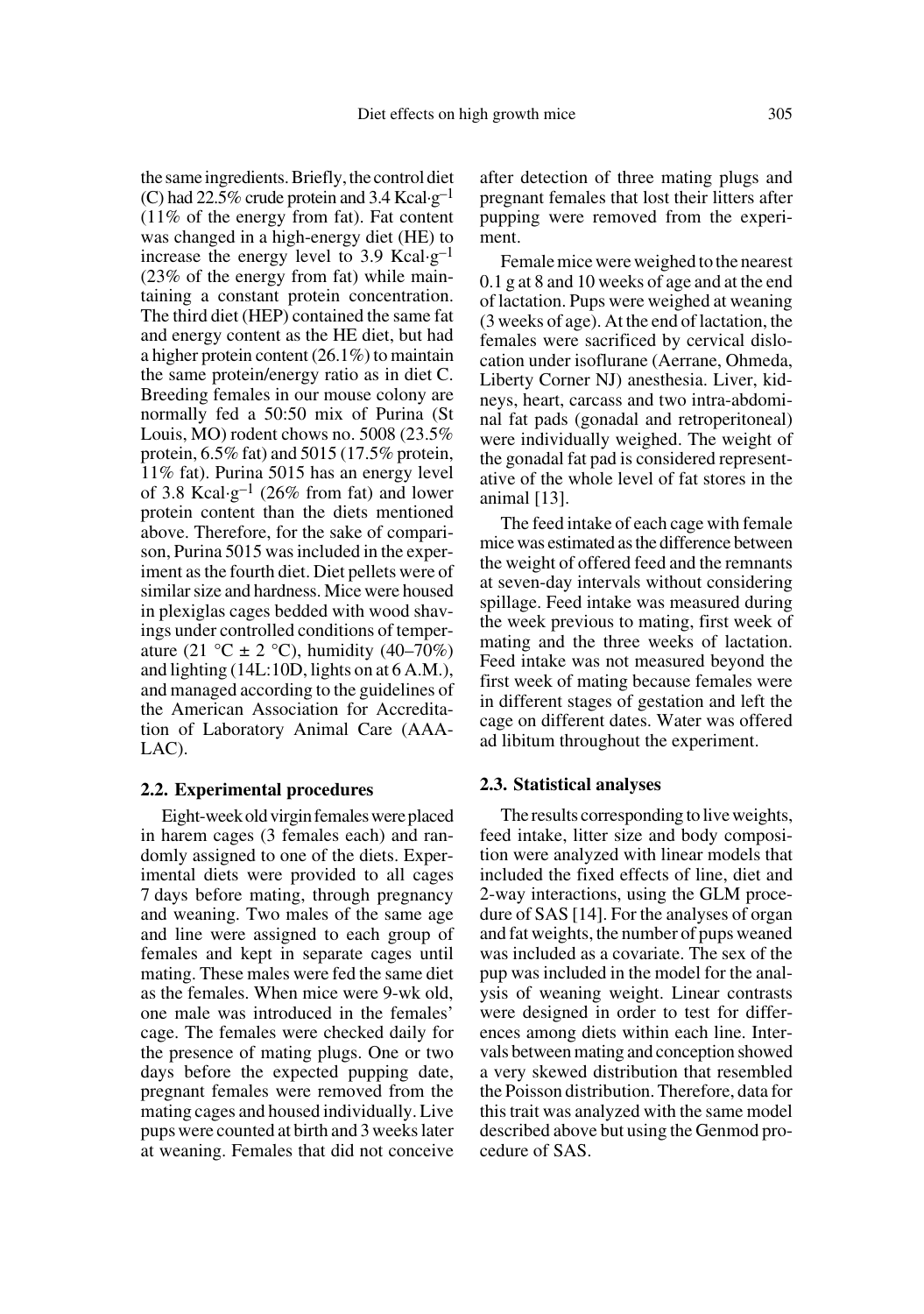| Body weight $(g)$            |            |                  |                 |                  | Feed intake                             |                  |                                                 |                                                                |     |                                                     |
|------------------------------|------------|------------------|-----------------|------------------|-----------------------------------------|------------------|-------------------------------------------------|----------------------------------------------------------------|-----|-----------------------------------------------------|
| Line                         | Diet       | $\boldsymbol{n}$ | 8-wk<br>females | $\boldsymbol{n}$ | $10-wk$<br>females                      | $\boldsymbol{n}$ | $F$ emales <sup>1</sup><br>$(g \cdot day^{-1})$ | Females +<br>Male <sup>2</sup> (g·day <sup>-1</sup> ) <i>n</i> |     | Lactation $3$<br>$(g \cdot 3$ weeks <sup>-1</sup> ) |
| C57                          | 5015       | 15               |                 |                  | $20.9(1.2)$ 15 $23.9(2.1)$ <sup>b</sup> | 5.               | $10.8(0.9)^{b}$                                 | 13.8 $(1.2)^c$                                                 | 11  | $265.0$ $(8.9)^b$                                   |
|                              | C          | 15               | 20.7(0.9)       |                  | 15 22.2 $(1.4)^a$                       | 5                | 8.7(0.4) <sup>a</sup>                           | 11.5 $(0.6)^b$                                                 | 9   | $210.0(10.2)^a$                                     |
|                              | HE         | 15               | 21.5(1.1)       |                  | 15 22.5 $(1.4)^a$                       | 5                | 7.7(0.2) <sup>a</sup>                           | 10.6 $(0.6)^{ab}$                                              | 9   | 184.8(10.0) <sup>a</sup>                            |
|                              | <b>HEP</b> | 15               | $21.9(1.8)$ 15  |                  | $22.2(2.0)^a$                           | 5                | 8.0(0.9) <sup>a</sup>                           | 8.9(2.1) <sup>a</sup>                                          | 11  | 196.8 $(9.0)^a$                                     |
| HG                           | 5015       | 15               |                 |                  | $28.9(2.6)$ 15 31.6 $(3.2)^a$           |                  | 5 15.3 $(1.7)^{b}$                              | 19.1 $(3.3)^c$                                                 | 10  | 389.5 $(9.5)^b$                                     |
|                              | C          | 15               |                 |                  | $29.4(2.0)$ 15 29.8 $(1.9)^a$           |                  | 5 11.5 $(0.5)^a$                                | 15.8 $(1.4)^b$                                                 | 10  | $254.7$ $(9.5)^a$                                   |
|                              | HE         | 15               | 29.8 (2.4)      | 15               | $30.7(2.4)^a$                           | 5.               | $10.5(0.5)^{a}$                                 | $13.7 (1.1)^a$                                                 | 9   | 255.5<br>$(9.9)^{a}$                                |
|                              | <b>HEP</b> | 15               |                 |                  | $30.7(3.7)$ 15 $31.0(2.0)^a$            | 5.               | $10.4(0.6)^a$                                   | $13.7 (0.2)^a$                                                 | 10  | 246.3<br>$(9.4)^{a}$                                |
| Probabilities                |            |                  |                 |                  |                                         |                  |                                                 |                                                                |     |                                                     |
| Diet                         |            |                  | <b>NS</b>       |                  | $\ast$<br>***                           |                  |                                                 | ***                                                            |     | ***                                                 |
| Line                         |            | ***              | ***             |                  |                                         | ***              | ***                                             |                                                                | *** |                                                     |
| <b>NS</b><br>Diet within C57 |            |                  | $\ast$          |                  |                                         | ***              | ***                                             |                                                                | *** |                                                     |
| Diet within HG               |            |                  | <b>NS</b>       | <b>NS</b>        |                                         |                  | ***                                             | ***                                                            |     | ***                                                 |

**Table II.** Body weight and feed intake of High Growth (HG) and Control (C57) mice fed four different diets, and probabilities of the effects of Diet, Line and Diet within Lines.

Feed intake was measured on a per cage basis:  $\frac{1}{2}$  one week previous to mating (3 females·cage<sup>-1</sup>),  $\frac{2}{3}$  first week of mating (3 females + 1 male·cage<sup>-1</sup>), <sup>3</sup> three-weeks of lactation (1 female·cage<sup>-1</sup>). Means within line sharing a common superscript (a,b,c) are not significantly different (*P* > 0.05). Means of line within diet differed significantly for all traits ( $P < 0.05$ ). Standard errors are shown in parenthesis next to each mean value. Threshold values for probabilities are NS:  $P > 0.05$ ,  $* P < 0.05$ ,  $* \frac{P}{P} < 0.01$ ,  $* \frac{P}{P} < 0.001$ .

## **3. RESULTS**

#### **3.1. Live weight and feed intake**

At the beginning of the experiment, HG females were on average 40% heavier than C57 females (Tab. II). There were no differences in live weight within lines at this stage. At 10 weeks of age all mice had gained weight and the weight between lines within diet was significantly different for all diet treatments. In general, weight gain tended to be the highest for diet 5015 and the lowest for diet C. At the end of lactation, only the larger HG mice showed significant differences in body weight among diets. HG females fed diet 5015 were significantly heavier while those on diet C were the smallest (Tab. V).

In agreement with the difference in body size, HG mice had a higher feed intake than C57 mice throughout the experiment (Tab. II).

For both the HG and C57 lines, the highest feed intake was observed for diet 5015 at every stage of the experiment (prior to mating, mating and lactation). There were no differences in intake among the other three diets. When a male was introduced in each cage, the intake of diet 5015 remained significantly higher than the other three diets. During lactation, marked differences in intake were detected, again between 5015 and the rest of the diets. In C57 females at this stage the intake of diet 5015 was 26%, 43% and 34% higher than the intake of diets C, HE and HEP, respectively. For the HG females, the corresponding values were 52%, 52% and 58%, respectively.

The examination of feed intake results in Table II suggests that the ad libitum consumptions of the different feeds resulted in relatively equal consumption of protein, with a trend to a higher protein consumption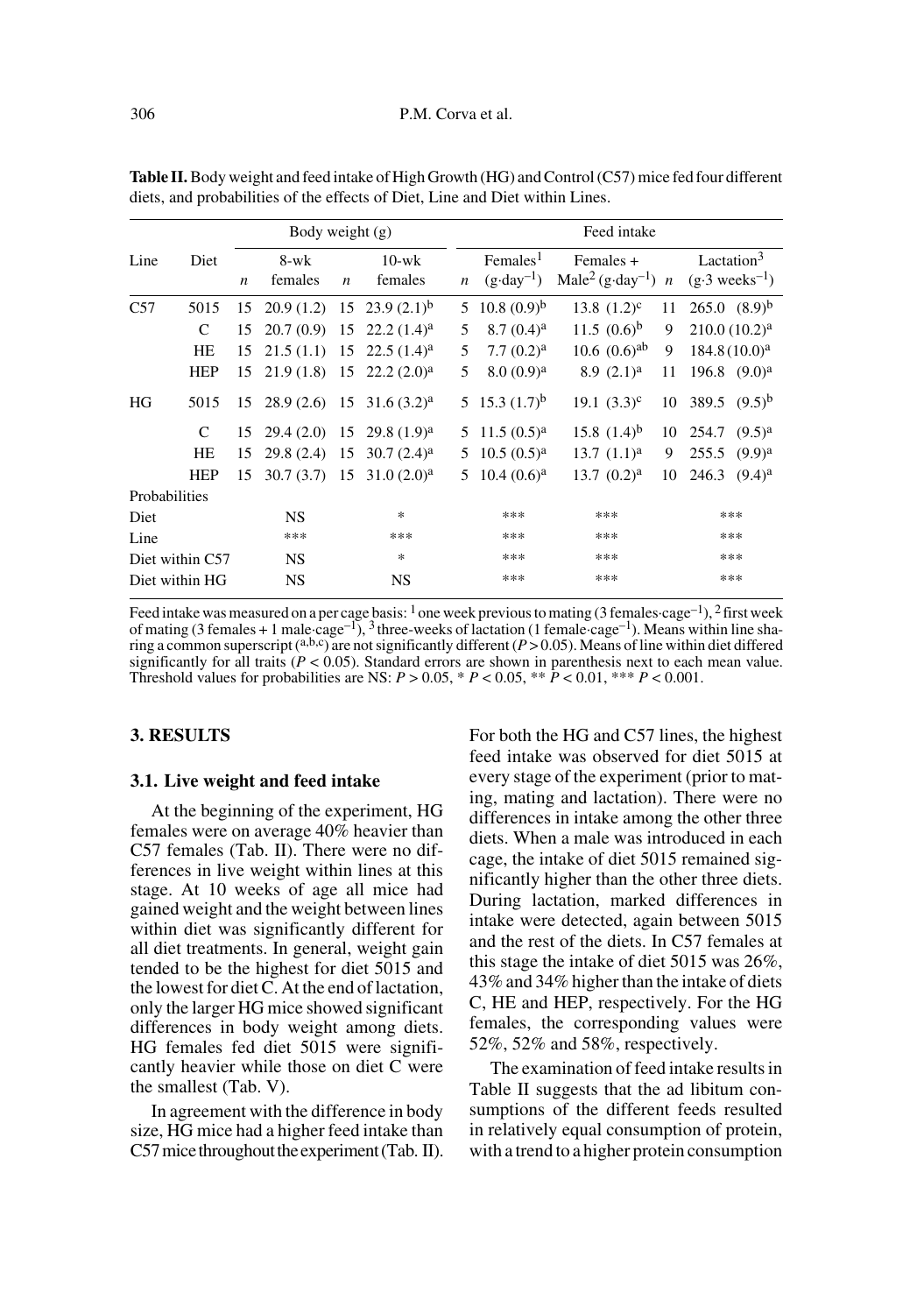| Line            | Diet       | No. $(\%)$ pregnant<br>females | No. $(\%)$ nursing<br>females | Interval from mating to<br>conception $(days)^1$ |
|-----------------|------------|--------------------------------|-------------------------------|--------------------------------------------------|
| C57             | 5015       | $15(100.0\%)$                  | $11(73.3\%)$                  | $3.7(1.14)^a$                                    |
|                 | C          | $12(80.0\%)$                   | $9(60.0\%)$                   | 5.8 $(1.12)^{b}$                                 |
|                 | HE         | 13 (86.6%)                     | $9(60.0\%)$                   | 7.3 $(1.26)^{b}$                                 |
|                 | <b>HEP</b> | $12(80.0\%)$                   | $11(73.3\%)$                  | $10.8(1.09)^c$                                   |
| HG              | 5015       | $11(73.3\%)$                   | $9(60.0\%)$                   | $10.9(1.09)^{b}$                                 |
|                 | C          | $12(80.0\%)$                   | 10(66.7%)                     | $6.5(1.12)^{a}$                                  |
|                 | HE         | $12(80.0\%)$                   | $9(60.0\%)$                   | $13.3(1.08)^c$                                   |
|                 | <b>HEP</b> | 13 (86.6%)                     | $10(66.7\%)$                  | $10.5(1.09)^{b}$                                 |
| Probabilities   |            |                                |                               |                                                  |
| Diet            |            | N/A                            | N/A                           | ***                                              |
| Line            |            | N/A                            | N/A                           | ***                                              |
| Diet within C57 |            | N/A                            | N/A                           | ***                                              |
| Diet within HG  |            | N/A                            | N/A                           | ***                                              |

**Table III.** Number of females that became pregnant and reared a litter during the experiment and interval between mating and conception for High Growth (HG) and Control (C57) mice fed four different diets (Purina 5015; C, control; HE, high-energy; HEP, high energy high protein).

Diet means within line sharing a common superscript  $(abc)$ , are not significantly different. Line means within diet were significantly different ( $P < 0.05$ ) in diets 5015 and HE.

<sup>1</sup> Standard error is shown in parenthesis next to each mean value. Threshold values for probabilities are NS: *P* > 0.05, \* *P* < 0.05, \*\* *P* < 0.01, \*\*\* *P* < 0.001.

in diet HEP for both lines in all stages. Energy intake, however, was highly different among diets, especially when diet 5015 was compared to the other three diets.

#### **3.2. Reproductive performance**

From the fifteen C57 females originally allocated to each diet, those on diet 5015 all became pregnant (Tab. III). The number of C57 females that did not conceive were three on diet C, two on HE and three on HEP. Among the HG females, the number of those that did not conceive were four in 5015, three on C, three on HE and two on HEP. A difference in pregnancy rate was manifested between C57 and HG (15 and 11 pregnant females, respectively) only when mice were fed diet 5015. Across diets, eight C57 and twelve HG females never became pregnant and were removed from the experiment.

The females that became pregnant showed marked differences in the interval between mating and conception (Tab. III). This became one of the most relevant features of reproductive performance of HG females compared to C57. In C57, the ranking of diets with respect to the interval between mating and conception was  $5015 < C = HE$ HEP. Interestingly, this ranking correlates with protein content of the diets: 5015  $(17.5\%) < C = HE(22.5\%) < HEP(26.1\%).$ Among HG females, no clear trend was detected between fertility and diet components. Lines did not differ in the interval from mating to conception in diets C and HEP. Surprisingly, the best reproductive performance of HG females corresponded to diet C, the one with the lowest energy and protein content. However, reproductive performance of HG females on any of the diets did not approach the performance of C57 females on diet 5015, the group with the shortest interval from mating to conception (3.67 **±** 1.14 days).

In agreement with the previous results reported by Cargill et al.[11], gestation length was greater for HG than C57 females (20.0  $\pm$  $0.17$  days vs.  $18.9 \pm 0.18$  days, respectively,  $P < 0.0001$ ). Among those females that became pregnant, some of them lost their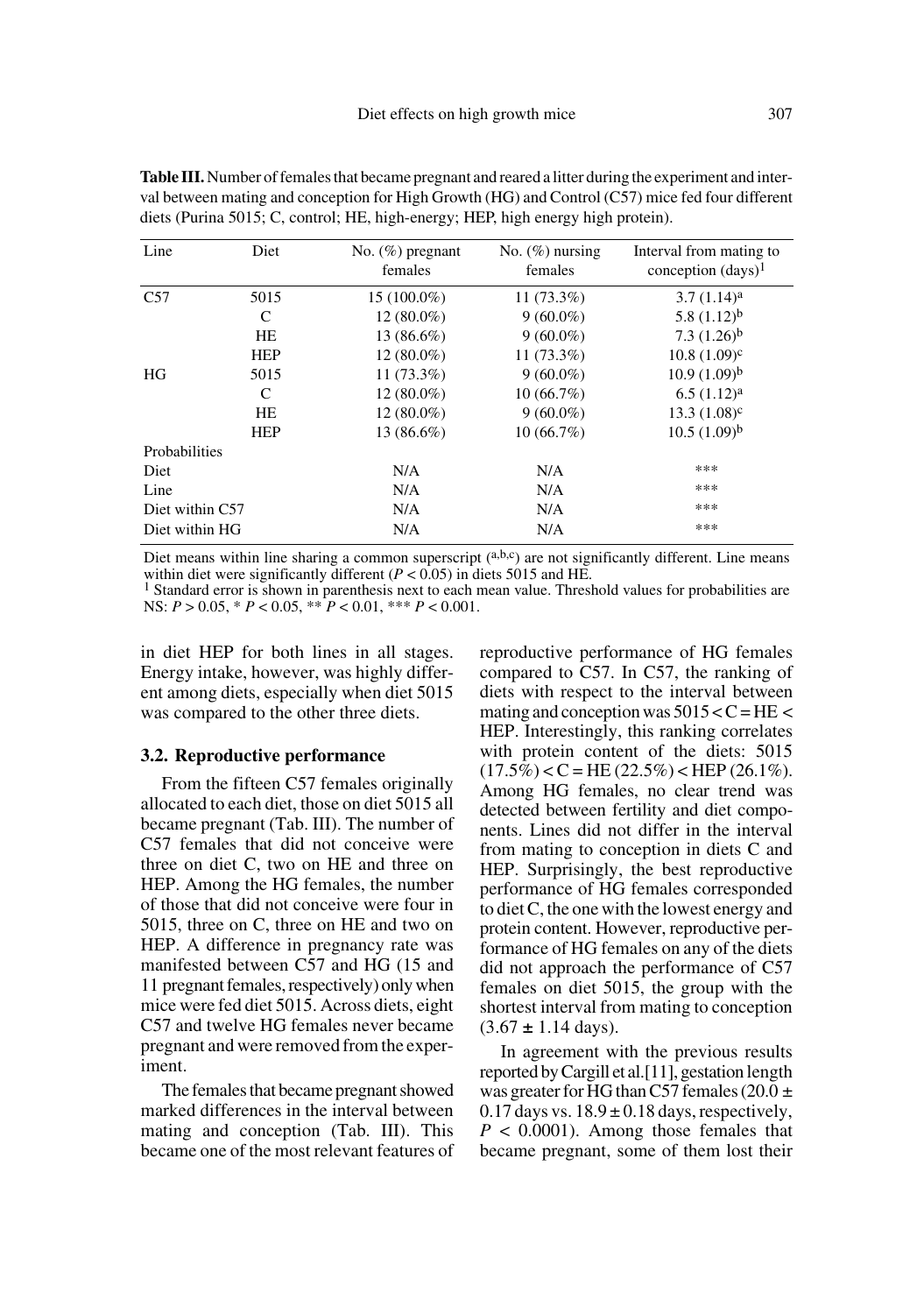| Line            | Diet       | $\boldsymbol{n}$ | No. pups born | $\boldsymbol{n}$ | No. pups weaned |     | Weaning weight $(g)$ |
|-----------------|------------|------------------|---------------|------------------|-----------------|-----|----------------------|
| C57             | 5015       | 14               | 8.1 (0.56)    | 11               | 7.0(0.52)       | 77  | 9.5 $(0.18)^c$       |
|                 | C          | 11               | 8.4(0.63)     | 9                | $8.5(0.57)^1$   | 76  | 7.3 $(0.18)^{a,2}$   |
|                 | HE         | 12               | 7.1(0.60)     | 9                | 6.8(0.58)       | 61  | 8.1 $(0.20)^b$       |
|                 | <b>HEP</b> | 11               | 8.4(0.63)     | 11               | 7.3(0.52)       | 80  | $8.0(0.18)^{b}$      |
| HG              | 5015       | 10               | 8.7(0.66)     | 9                | 7.8(0.55)       | 72  | 11.6 $(0.18)^c$      |
|                 | C          | 12               | 8.5(0.60)     | 10               | $6.9(0.55)^1$   | 69  | 7.5 $(0.19)^{a,2}$   |
|                 | HE         | 11               | 7.9(0.63)     | 9                | 7.4(0.58)       | 67  | 9.9 $(0.19)^{b}$     |
|                 | <b>HEP</b> | 12               | 8.1(0.60)     | 10               | 7.0(0.55)       | 70  | 9.7 $(0.19)^{b}$     |
| Probabilities   |            |                  |               |                  |                 |     |                      |
| Diet            |            |                  | <b>NS</b>     |                  | $\ast$          |     | ***                  |
| Line            |            | <b>NS</b>        |               | <b>NS</b>        |                 | *** |                      |
| Diet within C57 |            |                  | <b>NS</b>     |                  | <b>NS</b>       |     | ***                  |
| Diet within HG  |            |                  | <b>NS</b>     |                  | <b>NS</b>       |     | ***                  |

**Table IV.** Number of pups born and weaned and pup weaning weight for High Growth (HG) and Control (C57) mice fed four different diets, and probabilities of the effects of Diet, Line and Diet within Lines.

Diet weaning weight means within line sharing a common superscript (a,b,c) are not significantly different  $(P > 0.05)$ . Standard error of the mean is shown in parenthesis next to each mean value. Threshold values for probabilities are NS:  $P > 0.05$ ,  $* P < 0.05$ ,  $* \frac{1}{P} < 0.01$ ,  $* \frac{1}{P} < 0.001$ .

1 Line means within diet of number of pups weaned were significantly different only in diet C (*P* < 0.05). <sup>2</sup> Line means within diet of average weaning weight were significantly different ( $P < 0.05$ ) in all diets except diet C.

litters at or shortly after pupping. This group included four C57 females on diet 5015, three on C, four on HE and one on HEP. Among the HG females, the corresponding values were two on 5015, two on C, three on HE and three on HEP (Tab. III).

There were no significant differences in the number of pups born, either between lines or diets (Tab. IV). Only when HG females were fed diet C did females wean significantly fewer pups than C57 (6.9 vs. 8.5).

HG females weaned heavier pups than C57 in all diets except diet C (Tab. IV). In fact, this diet was associated with the lowest weaning weights in both lines. For weaning weight, diet 5015 showed superiority over the other three diets. In turn, pups from the HE and HEP groups were heavier than those from C in both lines.

#### **3.3. Body composition**

Variation in body weight among HG females at slaughter was partially explained by differences in weight of some organs (Tab. V). Differences in carcass weight paralleled those of body weight. Aside from differences in fat stores that remained in the carcass, the lighter carcass weight of HG females on diet C suggested that growth was impaired in this group although this effect was not seen in the C57 line. HG females on diet C also had lower heart weights. The weight of the liver was higher for both C57 and HG females on diet 5015. Interestingly, heavier kidneys were detected only in C57 females that were fed diet HEP, the diet with the highest protein content. When organ weight expressed as a percentage of body weight was compared between C57 and HG mice across diets, significant differences were detected for the carcass  $(57.7 \pm 0.39\% \text{ vs. } 60.2 \pm 0.41\% \text{, respectively.})$ tively), heart (0.64  $\pm$  0.014% vs. 0.60  $\pm$ 0.014%, respectively) and kidneys (1.38  $\pm$ 0.017% vs.  $1.22 \pm 0.017$ %, respectively).

Differences in size of fat depots also contributed to a variation in body weight. Diets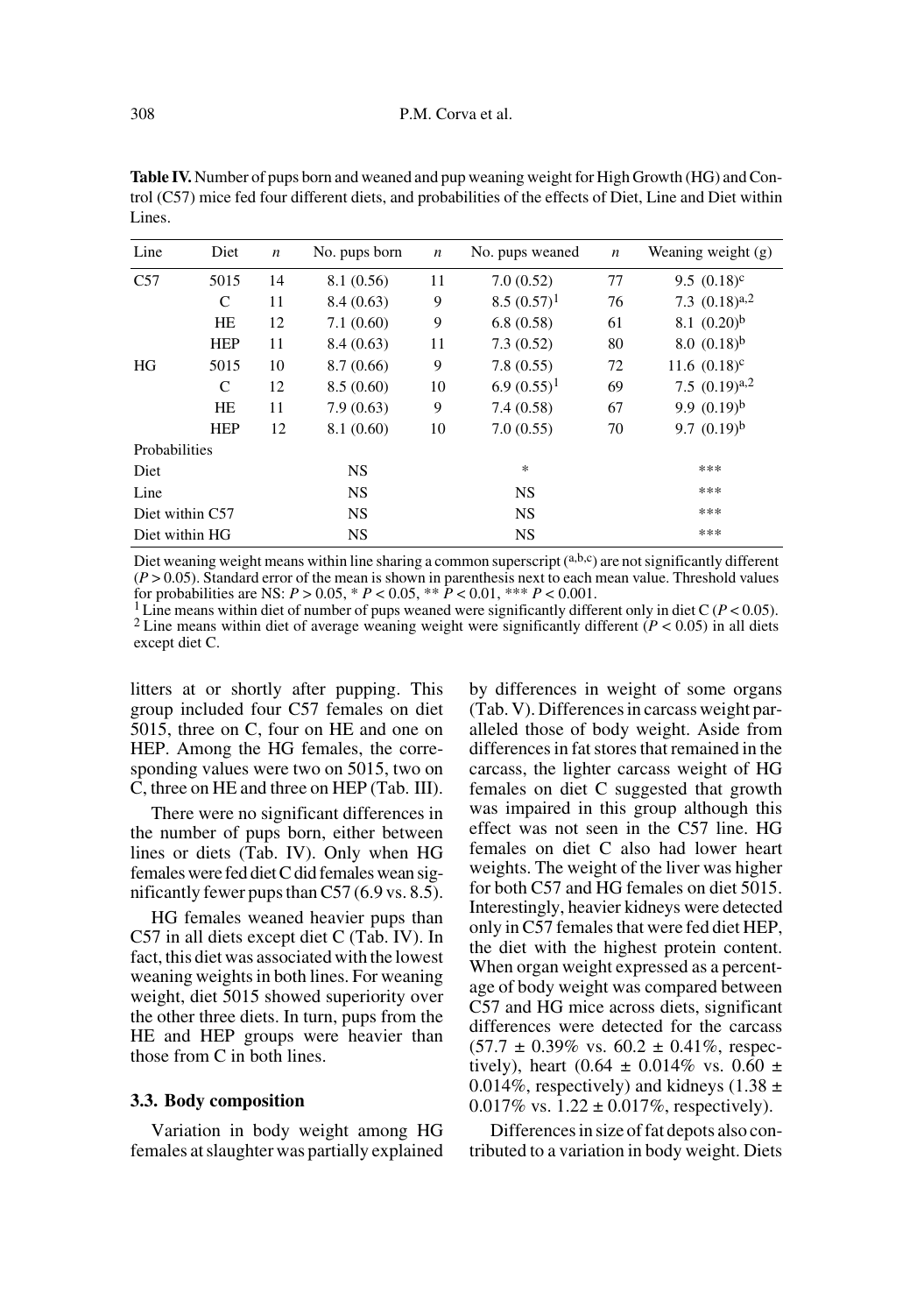| Line          | Diet             | $\boldsymbol{n}$ | Body(g)                | Carcass $(g)$          | Liver $(g)$             | Heart $(g)$               | Kidneys $(g)$             | Gonadal fat $(g)$       | Retroperitoneal fat (g)   |
|---------------|------------------|------------------|------------------------|------------------------|-------------------------|---------------------------|---------------------------|-------------------------|---------------------------|
| C57           | 5015             | 11               | 27.9(0.7) <sup>a</sup> | $16.1(0.4)^a$          | 1.66(0.09) <sup>a</sup> | 0.174(0.008) <sup>a</sup> | 0.367(0.012) <sup>a</sup> | 0.27(0.05) <sup>a</sup> | 0.104(0.019) <sup>a</sup> |
|               | ${\bf C}$        | 9                | $25.9(0.8)^a$          | 14.9(0.5) <sup>a</sup> | 1.52(0.11) <sup>a</sup> | 0.170(0.009) <sup>a</sup> | 0.356(0.014) <sup>a</sup> | 0.25(0.07) <sup>a</sup> | 0.055(0.022) <sup>a</sup> |
|               | HE               | 9                | $26.8(0.8)^a$          | $15.4(0.5)^a$          | 1.59(0.11) <sup>a</sup> | 0.176(0.009) <sup>a</sup> | 0.375(0.013) <sup>a</sup> | 0.23(0.06) <sup>a</sup> | 0.066(0.021) <sup>a</sup> |
|               | <b>HEP</b>       | 11               | 28.0(0.7) <sup>a</sup> | 16.3(0.4) <sup>a</sup> | 1.54(0.10) <sup>a</sup> | 0.178(0.008) <sup>a</sup> | $0.411(0.012)^{b}$        | $0.27(0.05)^{a}$        | 0.088(0.019) <sup>a</sup> |
| HG            | 5015             | 9                | 41.9 $(0.8)^c$         | 24.5 $(0.5)^{b}$       | $2.62(0.11)^{b}$        | 0.240(0.010) <sup>a</sup> | $0.465(0.013)^{a}$        | $(0.49)(0.06)^{b}$      | $0.190(0.021)^a$          |
|               | ${\bf C}$        | 10               | $36.6(0.8)^a$          | $22.1(0.5)^a$          | 2.14(0.10) <sup>a</sup> | $(0.212(0.009)^b)$        | $0.464 (0.013)^{a}$       | 0.27(0.06) <sup>a</sup> | 0.128(0.020) <sup>a</sup> |
|               | HE               | 9                | 39.5 $(0.8)^{b}$       | 24.4 $(0.5)^{b}$       | 2.21(0.10) <sup>a</sup> | 0.236(0.009) <sup>a</sup> | 0.490(0.014) <sup>a</sup> | $0.51(0.06)^{b}$        | $0.191 (0.021)^a$         |
|               | <b>HEP</b>       | 10               | 40.0 $(0.7)^{b}$       | 24.0 $(0.4)^{b}$       | 2.24(0.10) <sup>a</sup> | $0.256(0.009)^{a}$        | $0.496(0.013)^{a}$        | 0.32(0.06) <sup>a</sup> | 0.183(0.020) <sup>a</sup> |
| Probabilities |                  |                  |                        |                        |                         |                           |                           |                         |                           |
| Diet          |                  |                  | ***                    | ***                    | $\ast\ast$              | $\ast$                    | ***                       | <b>NS</b>               | <b>NS</b>                 |
| Line          |                  |                  | ***                    | ***                    | ***                     | ***                       | ***                       | ***                     | ***                       |
|               | Diets within C57 |                  | <b>NS</b>              | <b>NS</b>              | <b>NS</b>               | <b>NS</b>                 | $\ast$                    | <b>NS</b>               | <b>NS</b>                 |
|               | Diets within HG  |                  | ***                    | $\ast\ast$             | $**$                    | $\ast\ast$                | $_{\rm NS}$               | $**$                    | $_{\rm NS}$               |

**Table V.** Size of body components of High Growth (HG) and Control (C57) female mice fed four different diets, and probabilities of the effects of Diet, Line and Diet within Lines.

Diet means within line sharing a common superscript  $(^{a,b,c})$  are not significantly different. Line means within diet were significantly different  $(P < 0.05)$  for all traits, with the exception of gonadal fat in diets C and HEP. Standard error is shown in parenthesis next to each mean value. Threshold values for probabilities are NS: *P* > 0.05, \* *P* < 0.05, \*\* *P* < 0.01, \*\*\* *P* < 0.001.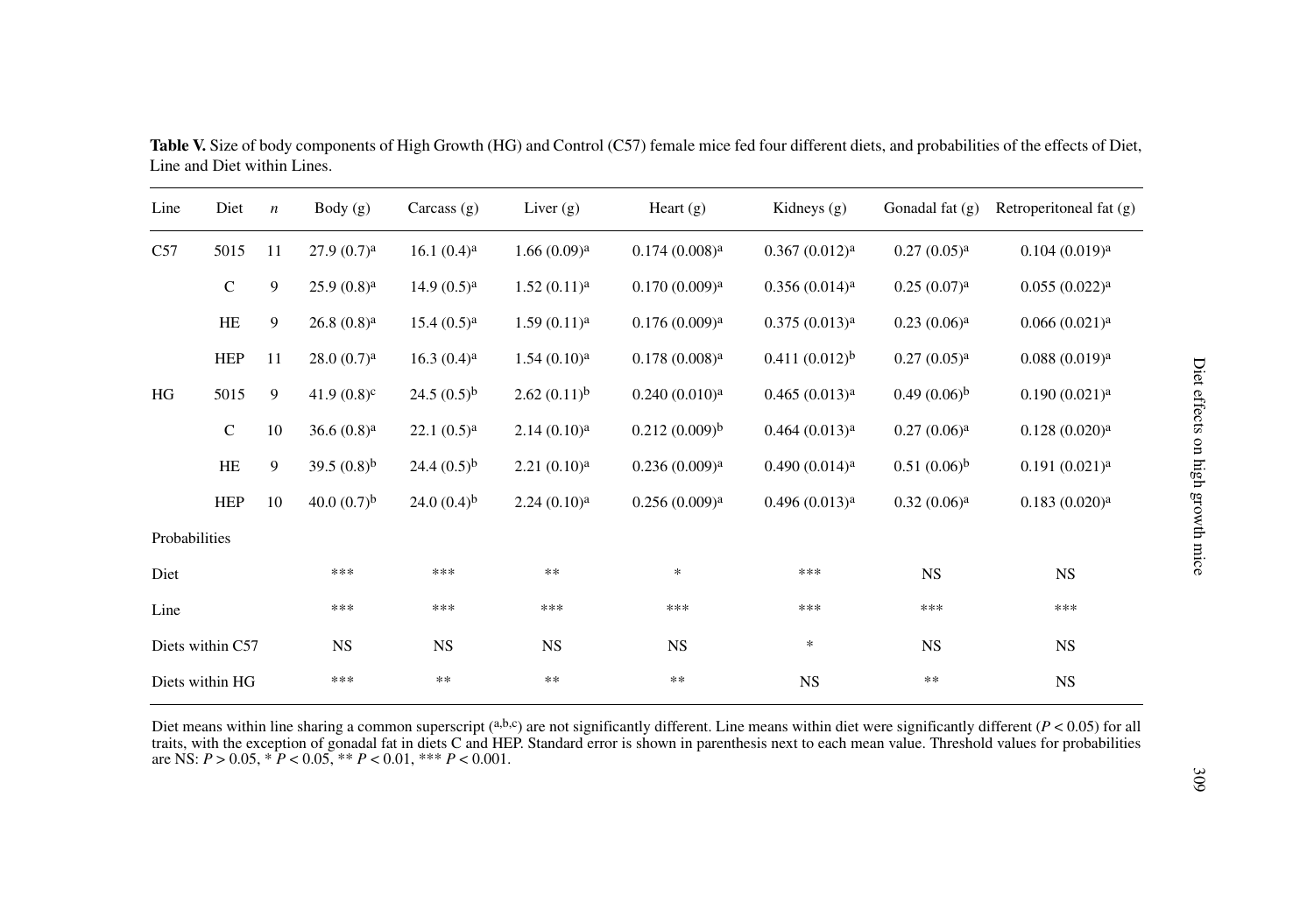had the most marked effect on HG females, and those mice on the C diet were the leanest of all. The gonadal fat pad was heavier in HG females fed diets 5015 and HE. However, no significant differences were detected between lines when gonadal fat weight was expressed as a percentage of body weight. A similar trend was observed for retroperitoneal fat; however, the small sample size and high variability within treatments precluded the detection of statistically significant differences. There was a negative correlation between the size of fat depots and litter size (data not shown): mice rearing larger litters were leaner at weaning.

## **4. DISCUSSION**

Similar to growth traits [12], genotype  $\times$ diet interactions involving C57 and congenic HG female mice were detected in the present experiment for reproductive traits.

In order to have a base of comparison for differences in intake among diets, feed intake was measured in the first week of the experiment and the first week of the mating period when three females were sharing a cage with one male. Feed intake was recorded again during lactation when nursing females were housed individually. Feed intake was not measured during the whole mating period because the females were at different stages of gestation and leaving the cage on different dates. Therefore, we were not able to estimate the cumulative feed intake during a complete reproductive cycle (from service to weaning). However, the intake of each diet was consistent across all stages of the experiment and conclusions can be drawn from these results.

From the four diets that were offered to the mice, higher intakes were recorded for diet 5015 which had the highest fat content with the lowest protein level (Tab. II). Although the other three diets had different compositions, much less variation in intake was detected among them. We estimated protein and energy intake for each line and diet by correcting feed intake by the protein and energy content of each diet (data not

shown). This comparison suggested that keeping protein intake within certain limits could have been the factor limiting feed intake of each line, rather than energy content. For this reason, imbalances in the protein/energy ratio of each diet could have been the cause of differences in body composition detected in the weight of fat stores (Tab. V). Smith et al. [13] showed in a diet self-selection experiment that there is less variability in voluntary intake for protein than for either carbohydrates or fat among mouse inbred lines of similar body size. Unfortunately, source of macronutrients could have been a confounding factor influencing feed consumption. Casein was the source of protein for diets C, HE and HEP, whereas diet 5015 was formulated with soybean meal. In fact, reducing protein content and replacing casein by soybean as a source of protein has been recommended for long-term feeding of rodents in order to reduce the incidence of kidney lesions [15]. In the present experiment, a negative effect of a high protein diet was suggested by the fact that heavier kidneys were recorded for C57 mice fed the diet with 26% protein (HEP). This effect was not noticed in HG females probably due to higher protein requirements connected to their larger body size.

After the mating period, more HG than C57 females were removed from the experiment due to their low fertility, and even those that remained had more difficulty conceiving than the C57 females. Increasing protein content in the diet seemed to have a deleterious effect on the fertility of C57 females. This negative trend was not detected in HG females, probably because protein requirements were higher and/or because there were other limiting factors related to the HG phenotype.

Cargill et al. [11] identified some of the limiting factors that lead to the poor reproductive performance of HG females. Ovulation rate was similar to control mice, but litter size at birth was smaller, with HG losing more litters in late gestation or at birth.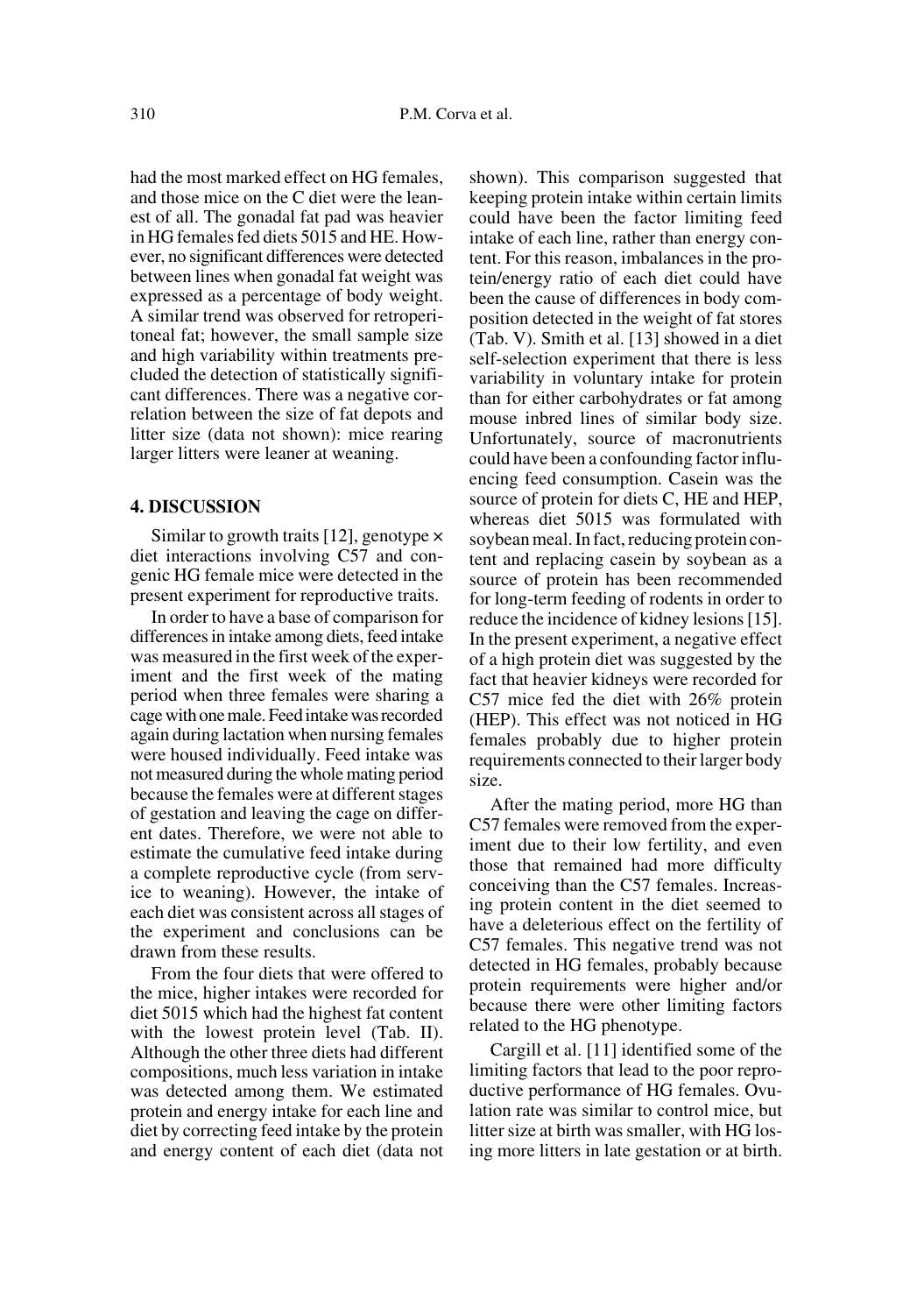Although the estrous cycle was normal, the interval from mating to conception was longer in HG, as found in the present experiment. From this evidence, it was concluded that luteal insufficiency was the most likely explanation for reproductive problems, rather than failures of ovulation, fertilization or early embryo development. A subsequent experiment involving reciprocal ovary transplantation [16] demonstrated that HG females failed to maintain pregnancy due to an insufficiency of the hypothalamus-pituitary axis, most likely involving the Prolactin (PRL) signaling pathway, given that mating-induced PRL surges are needed for maintenance of early gestation.

GH transgenics have an increase in body size comparable to that of HG mice and coincidentally, also manifest poor reproductive performance [17]. It has been proposed that one of the reasons for reproductive failure in GH transgenics could be an increased allocation of resources to growth to the detriment of reproduction, rather than to a dysfunction of the hypothalamus-pituitary axis [4]. Similar to GH transgenics, HG mice grow faster and have a higher feed intake, but feed conversion efficiency is higher [18]. The high levels of IGF-1 that are characteristic of HG could have the same effects as GH on nutrient partitioning. High-energy diets (up to 15% fat) partially overcome reproductive failure in GH transgenics [5]. However, in this case diets with up to 11% fat failed to overcome the reproductive impairment of HG. Although energy requirements of HG females could have been higher, these animals did not manifest a trend in the response of reproduction to energy intake. Also, mice from both lines managed to store energy as fat in a similar proportion when fed diet 5015 (Tab. V).

The explanation for the reproductive inefficiency of HG may reside in features of *hg* other than the change in body size and nutrient requirements. In female rodents, PRL is essential for the maintenance of the *corpus luteum* and the expression of mating and maternal behaviors [19]. In contrast,

male fertility does not seem to be affected by PRL deficiency [20]. Both GH and PRL can induce expression of members of the *Socs* gene family through the JAK-STAT pathway, which in turn downregulate the same pathway in a negative feedback loop [20, 21].

The role of SOCS-2 in the negative feedback signal regulating the GH/IGF-I axis is supported by the fact that  $SOCS-2^{-/-}$  mice are 30–40% larger than normal mice [9]. This phenotype resembles that of Gh and Igf-I transgenics as well as HG mice. In the case of the PRL signaling pathway, SOCS-2 seems to have a role that distinguishes it from other members of the SOCS family. While SOCS-1 and SOCS-3 turn off the PRL signal, SOCS-2 seems to restore the sensitivity to PRL by interacting with the PRL receptor and suppressing the inhibitory effect of SOCS-1[22, 23]. Therefore, a link could exist between the lack of SOCS-2 in HG and reproductive failure associated with PRL, as proposed by Cargill et al. [16].

Differences in the number of pups weaned among line-diet combinations were very small; therefore they were not an explanation for the differences in weaning weight of the pups [24] (Tab. IV). Lactation poses a high-energy demand on females [25] and the inadequacy of diet C to cover energetic requirements of HG animals was also evidenced in weaning weight. Except in the C diet, HG pups were 22% heavier than C57, suggesting that the lower energy content of this diet was not compensated for by a higher feed intake. For the same reason, mice on diet C also weaned the lightest pups when compared across diets. As discussed above, the superiority in weaning weight of mice on diet 5015 can be attributed to the marked difference in intake during lactation compared to the rest of the diets and probably to a more favorable protein/energy ratio.

In summary, we demonstrate that C57 and HG female mice have a differential response to changes in diet composition in terms of reproduction and body weight and composition. Changes in diet composition failed to overcome reproductive problems